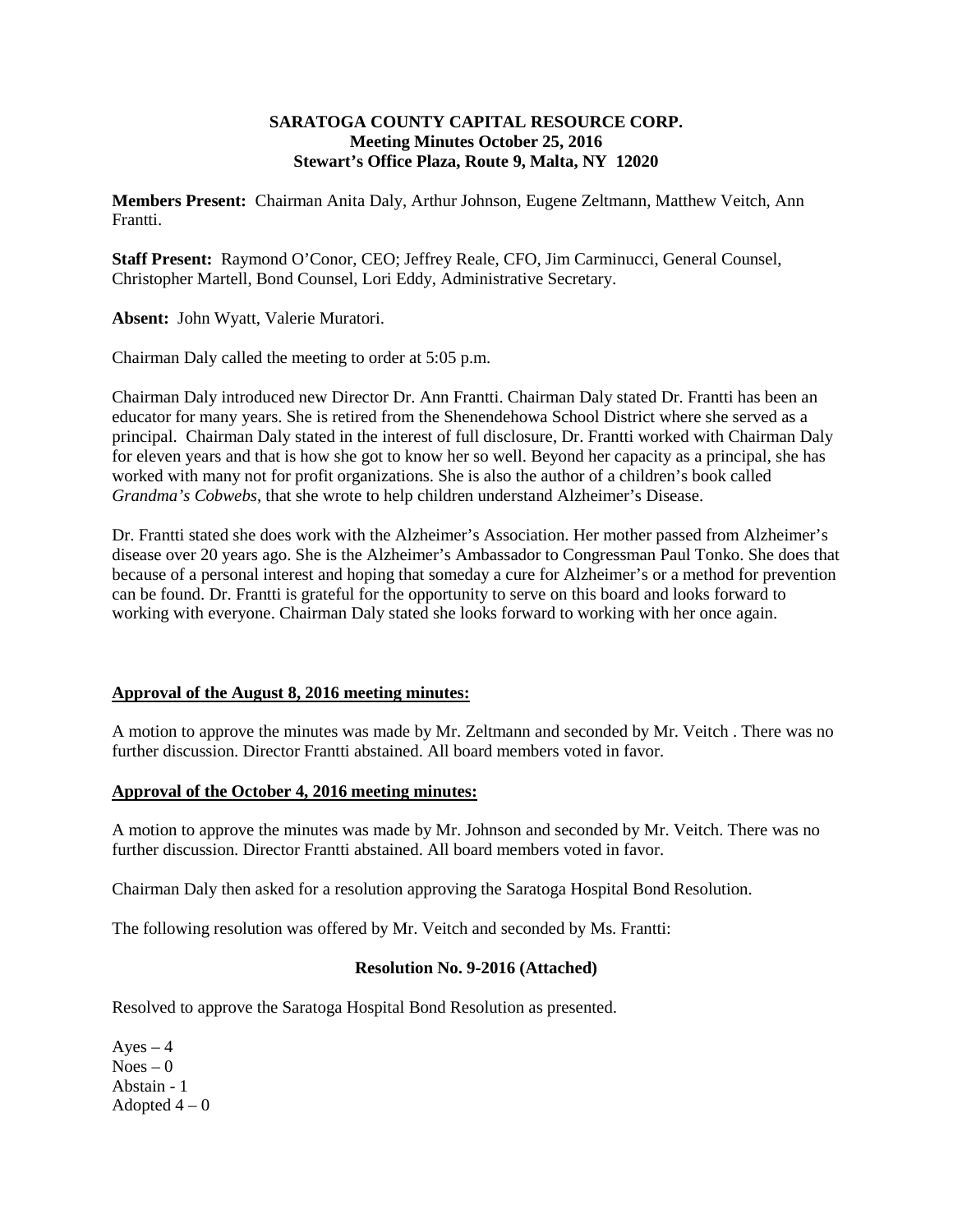Chairman Daly asked Mr. Reale to comment on the Financial Report. Mr. Reale prepared a detailed report of all of the financial transactions for the first nine months of the year. It was included in the board packet. At the end of the third quarter, we had a cash balance of \$265,600.15.

A motion to approve the Financial Report was made by Mr. Johnson and seconded by Mr. Zeltmann. There was no further discussion. All members voted in favor.

Chairman Daly asked for discussion on the Budget Report. Mr. Reale stated that as of September 30, 2016, expenses were in line with budget, however the only revenues received so far this year is the Raymond Watkin Apartment application fee. We have a deficit of \$21,127.34 for the first nine months. Mr. O'Conor stated that the Raymond Watkin Senior Housing project will probably not close before year end, but the Saratoga Hospital transaction is supposed to close in late November. If so, revenue will exceed budget.

A motion to approve the Budget Report was made by Mr. Johnson and seconded by Mr. Veitch. There was no further discussion. All members voted in favor.

Chairman Daly asked for a discussion of the Budget for 2017. Chairman Daly stated she has worked with Mr. Johnson and Mr. O'Conor on the budget and made some changes. The roles of General Counsel and Bond Counsel are being separated, so there is a new item in the budget for General Counsel. Our CFO has worked without compensation in the past, but he should be compensated for his work going forward. Some significant changes come in the form of conferences, marketing, other professional services, dues and memberships. A lot of what we do, and who we do it with, requires us to network with groups of people. That is most easily done by being affiliated with other organizations and/or participating in other events. Chairman Daly stated that she increased the expense numbers from Mr. O'Conor's original draft budget. There are from time to time conferences that may be a benefit for board members or the CEO to attend, whether it be a NYSAC conference or the Association of Towns. Of course, everything would need to receive the final approval of our counsel and the full board. Dues and Memberships is higher. Part of that has to do with the County reaching out to some Supervisors and the IDA and us. She had a conversation this morning with the Chairman of the Board and as a follow-up conversation she had with Mr. Johnson as a member of the IDA and Board member of the Board of Supervisors. The County has a membership with the Center for Economic Growth. They are changing their business to an investment model. The County has been paying \$10,000.00 a year to be affiliated with CEG. CEG wants to raise that to \$25,000.00. The County wants to remain at the \$10,000.00 level. CEG, in a meeting with the Chairman of the Board of Supervisors and others, suggested economic development drivers in the County, the IDA, the Partnership, and CRC, become partners for \$5,000.00 each. There is also the potential opportunity for the CRC to become an affiliate of the New York State Association of Counties. The New York State Association of Counties is highly involved with State government, with policy making. We had talked at a previous meeting about becoming members of the Saratoga County and Southern Saratoga County Chambers of Commerce. It was never the intention for us to collect fees from our customers and just watch a bank account grow. It was to find reasonable ways that we can further the economic development efforts of the County. These are the things she brings forward.

Mr. O'Conor stated that although these items may be in the budget, an actual expenditure has to be brought before the Board to be approved. Mr. Veitch stated becoming members of the two Chambers is a great idea. Ms. Frantti stated she thought so as well. Chairman Daly stated one thing we also talked about at the last meeting was how to become more appealing to some of the smaller not-for-profits. Can we revisit our fee structure?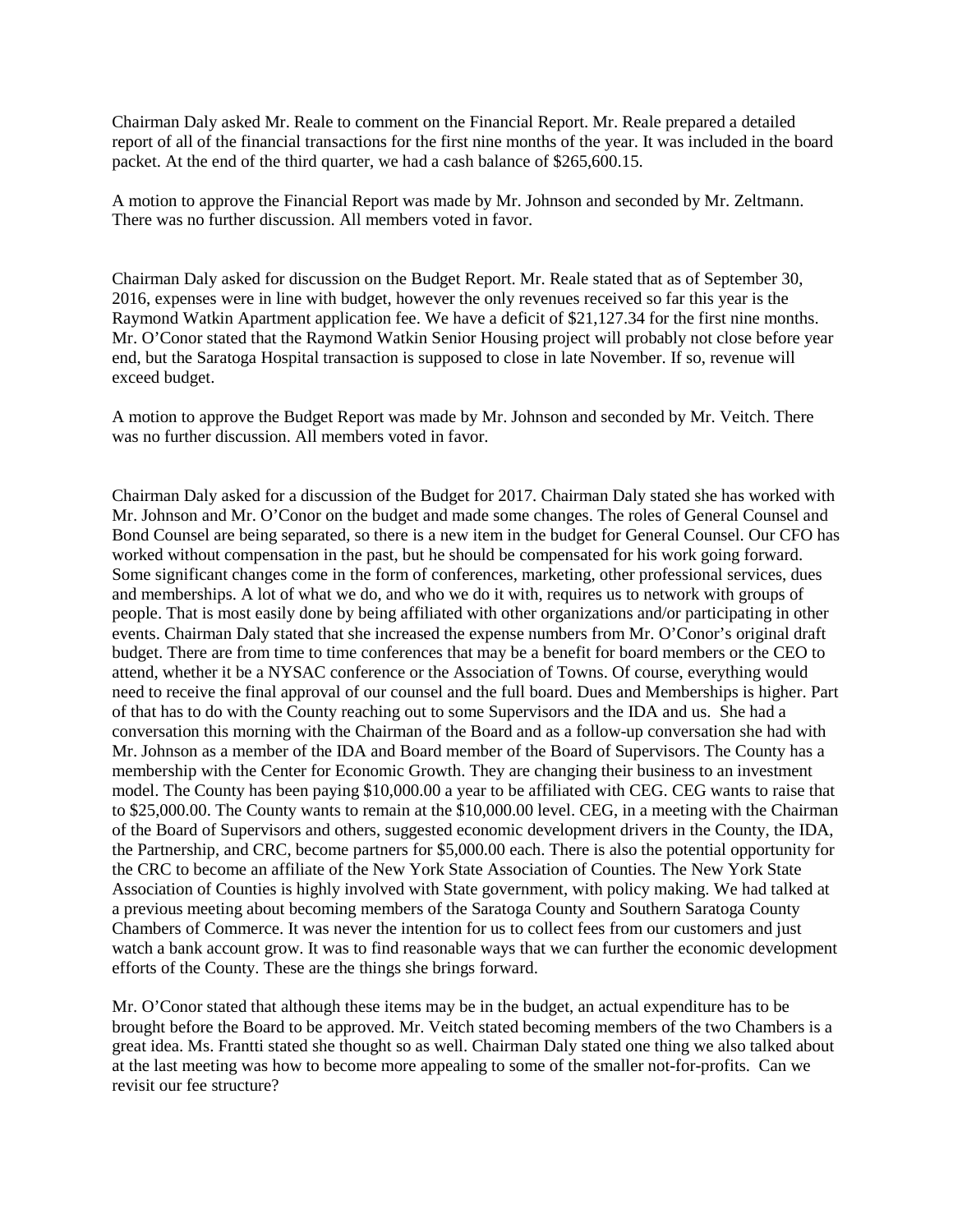Mr. Zeltmann asked if CEG supports not for profit organizations. If it does, that's fine. If it doesn't, then we should think about it. Mr. O'Conor stated a number of organizations across a broad spectrum of industries have gone to investor model. He is not familiar with how the Center for Economic Growth is doing it, but similar organizations have accepted a substantial one-time sum instead of annual dues. He doesn't know if the Center for Economic Growth is thinking along those lines, expecting \$5,000 or \$10,000 a year every year. Mr. Johnson stated that was one of the questions that would be answered. Mr. Carminucci stated in answer to Mr. Zeltmann's question it is something you want to pose to them. Given that their mission is to increase economic development in the Capital region, the fact that not-for-profits comprise a big portion in the overall economy, his guess is that they have in the past and would continue to assist not-for-profits, as well as for profit corporations. Mr. Veitch asked if we can lend to organizations outside of our county. If we become an affiliate of NYSAC, he thinks that broadens us to state wide potential customers or clients. Mr. Martell stated we are limited to Saratoga County. Chairman Daly stated she knows there are other trade organizations that are affiliates of NYSAC. We should only join if it is going to be directly beneficial for us. Mr. Veitch stated he was just trying to figure out how that fits in. Mr. Zeltmann questioned if we had any obligations in our budget that has to go to the ABO by a specific date. We know that we have to have a budget by the end of October. Are we all straight with our submittals to them? Mr. O'Conor stated everything that has had to be filed, has been filed by the appropriate deadline. When we submit our budget information to the ABO, we report actual results for the end of 2015, projected results for year-end for 2016 and then project four more years out. Chairman Daly asked if there were any further questions on the budget.

Chairman Daly then asked for a resolution to adopt the proposed 2017 budget as presented.

The following resolution was offered by Mr. Johnson and seconded by Mr. Zeltmann:

### **Resolution No. 10-2016**

Resolved, to approve the proposed 2017 budget as presented.

Ayes  $-5$  $Noes - 0$ Adopted  $5-0$ 

Chairman Daly then asked for a discussion on the Authorities Budget Office submission. Mr. O'Conor stated that the budget and projections will be submitted to the ABO tomorrow.

Chairman Daly stated the next agenda item is the 2017 meeting schedule. This is our quarterly meeting schedule, but we will meet in addition to these dates if necessary to accommodate an applicant. Mr. O'Conor noted the Audit Committee meeting on March 14<sup>th</sup>. Before the end of March, we have to submit the Audit results and financials for year-end 2016 to the ABO. In addition to approving the Audit, the Audit Committee will make a recommendation for approval to the full Board.

Chairman Daly stated the next agenda item is an invoice for approval in the amount of \$80.00 for Administrative Secretary expense. Chairman Daly asked for motion to approve the payment of the invoice as presented. A motion was made by Mr. Veitch to approve the payment of the invoice as submitted. The motion was seconded by Ms. Frantti. There was no further discussion. All board members voted in favor.

Chairman Daly stated the next agenda item is the renewal of contracts. She will turn it over to the Governance Committee who will discuss the contracts. Chairman Daly stated we will start with the Administrative Secretary contract.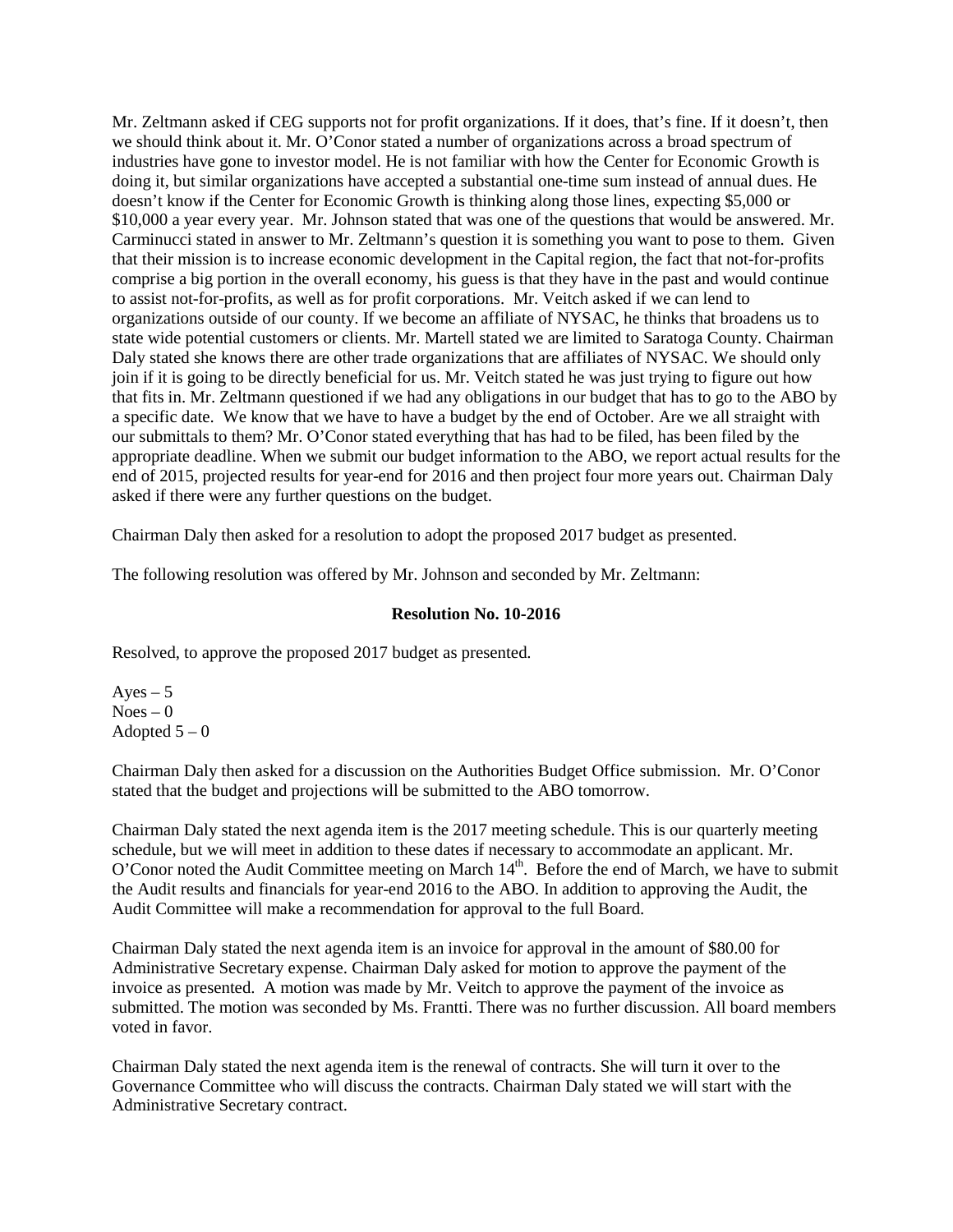Ms. Eddy was excused from the meeting.

Mr. Johnson told the board members that the Governance Committee recommended by resolution to renew Ms. Eddy's contract as Administrative Secretary for one year, beginning January 1, 2017. Chairman Daly then asked for a resolution at the recommendation of the Governance Committee to approve the renewal of the Administrative Secretary contract at an hourly rate of \$50.00.

The following resolution was offered by Mr. Johnson and seconded by Mr. Veitch:

### **Resolution No. 11-2016**

Resolved to approve the Administrative Secretary contract at an hourly rate of \$50.00.

 $Ayes - 5$  $Noes - 0$ Adopted  $-5-0$ 

Ms. Eddy rejoined the meeting.

Mr. O'Conor was excused from the meeting

Mr. Johnson stated the Governance Committee also discussed the CEO's performance and contract renewal for 2017. It was the recommendation by resolution of the Governance Committee to renew the contract with Mr. O'Conor as CEO for 2017, at a salary of \$32,000.

The following resolution was offered by Mr. Johnson and seconded by Mr. Veitch:

#### **Resolution No. 12-2016**

Resolved to approve the CEO contract at a rate of \$32,000.00 annually for 2017 as discussed.

Ayes  $-5$  $Noes - 0$  $Adopted - 5 - 0$ 

Mr. O'Conor then rejoined the meeting.

Chairman Daly stated the next agenda item is the CFO contract.

Mr. Reale was excused from the meeting.

Chairman Daly asked Mr. O'Conor to discuss the specifics of the contract and how he arrived at the hourly rate and number of hours. Mr. O'Conor stated Mr. Reale is a CPA. He has 30 years of experience in municipal finance. He is efficient and accurate. Based on our four quarterly meetings, plus Audit Committee meeting and taking into account time for statement preparation, I estimated 20 hours of work at a rate of \$100.00 per hour. \$100.00 per hour is a modest hourly rate for someone with his experience and credentials. 20 hours multiplied by \$100.00 per hour gives us the \$2,000 in the budget. Chairman Daly asked what would result if the hours estimated were insufficient. Mr. O'Conor stated that this is the first year for this arrangement. The estimate should be fine, but we can amend the budget if necessary during the year.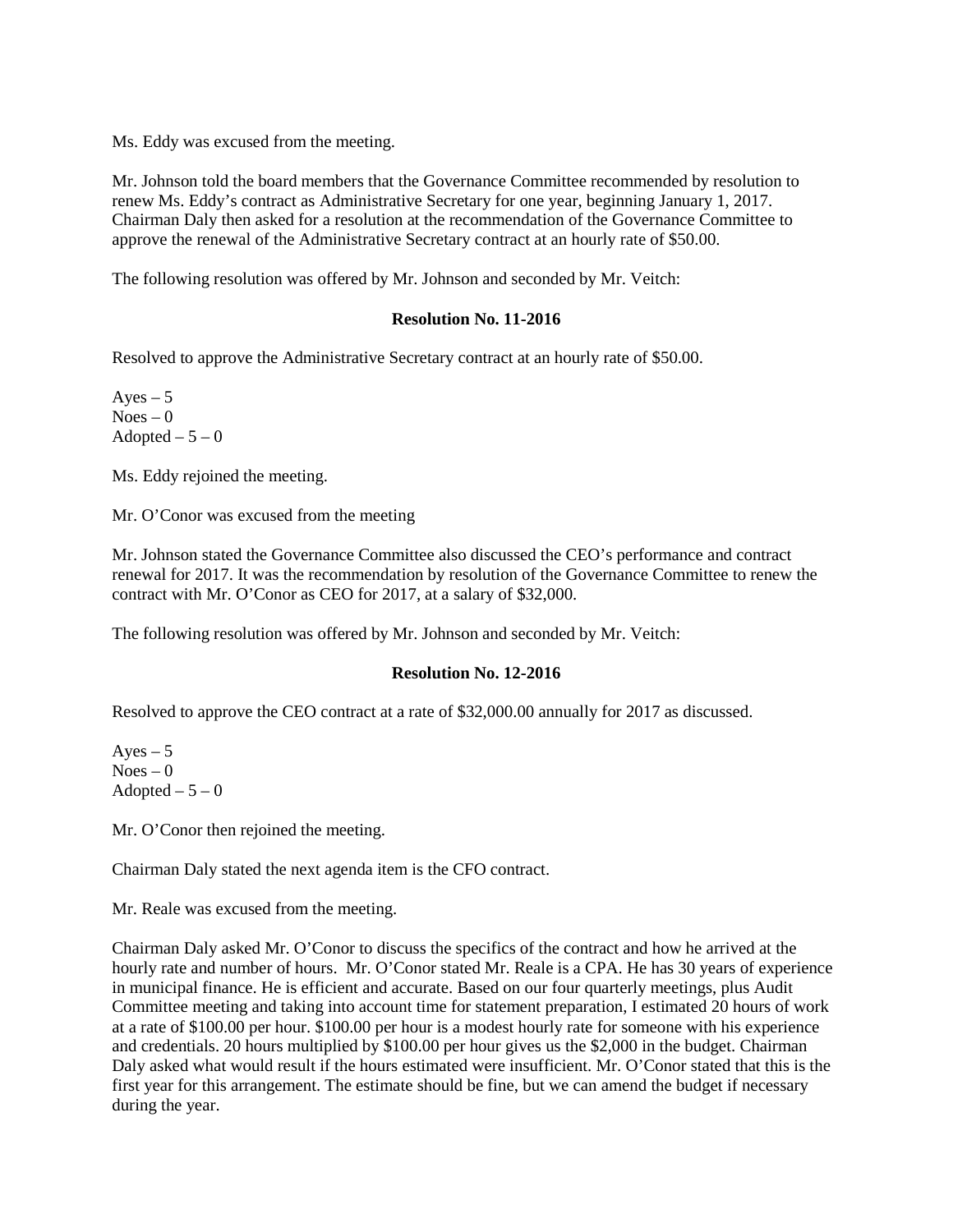The following resolution was offered by Mr. Veitch and seconded by Mr. Johnson:

# **Resolution No. 13-2016**

Resolved, to approve the CFO contract at a rate of \$100.00 per hour billed on a quarterly basis for 2017 as discussed.

Ayes  $-5$  $Noes - 0$ Adopted  $-5-0$ 

Mr. Reale rejoined the meeting.

Chairman Daly stated the next agenda item is the General Counsel Contract.

Mr. Carminucci then left the meeting.

Mr. Johnson questioned what the agreed upon rate was for Mr. Carminucci. Mr. O'Conor stated Mr. Carminucci's normal rate is \$325.00 per hour and we discussed a rate of \$275.00 per hour. It is up to the board, but Mr. Carminucci mentioned having a retainer agreement with no up-front fee. He would bill out for actual hours worked.

The following resolution was offered by Mr. Johnson and seconded by Mr. Zeltmann:

### **Resolution No. 14-2016**

Resolved to approve the General Counsel Retainer Agreement at a rate of \$275.00 per hour.

Ayes  $-5$  $Noes - 0$ Adopted  $-5-0$ 

Mr. Carminucci then rejoined the meeting.

Chairman Daly stated the next agenda item is pending applications and prospects. Mr. O'Conor stated the Saratoga Hospital transaction should close before Thanksgiving. Regarding the Raymond Watkin Apartments, they are doubtful about closing before year-end. They have tax credit and other legal and financial hurdles to get over. They are still hoping to close the deal but it probably would be in the first quarter of next year. Mr. O'Conor stated that he and Mr. Johnson paid a visit to the folks at AIM Services. We had talked to them more than a year ago, because they have debt with relatively high interest rates. However, the financing that they have in place is subject to a stiff prepayment penalty if they refinance. That prepayment penalty goes away at the end of this year, or early next year. They are also possibly building a new structure and expanding their facilities because they have an extraordinary amount of demand. In 2017, or possibly 2018, we may be able to help them with a substantial transaction. Chairman Daly asked Mr. O'Conor if there was any word on the Skidmore Science Center. Mr. O'Conor stated he believes they are still fundraising. We will have to see how far the fundraising commitments go.

Chairman Daly asked if there was any further business to discuss. Mr. Martell stated if he could, he would like to pass out what he has put together, a summary of the purposes, special powers and general powers